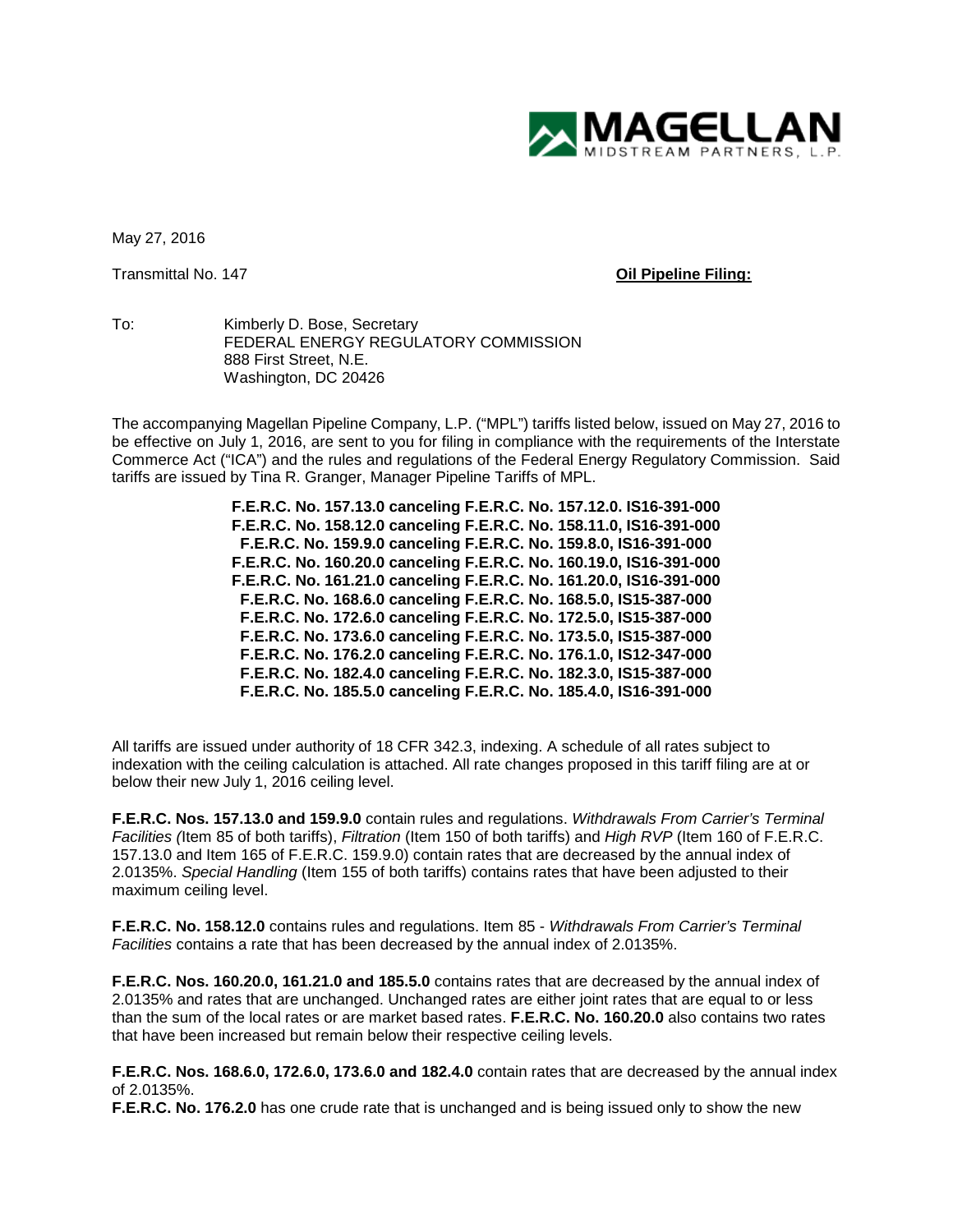ceiling calculations. The only change made on this tariff is a reference to another tariff.

MPL hereby respectfully requests that all protests, complaints, suspensions, motions, or orders, which in any way affect this publication, be transmitted via facsimile concurrent with their filing/issuance to Tina R. Granger at (918) 574-7495 and Jim Niedermeyer at (918) 574-7034, confirmed at the telephone numbers shown below.

I hereby certify that I have on or before this date sent one copy of the publications and transmittal to each subscriber thereto by means of transmission agreed upon in writing by the subscriber. Questions and services regarding this filing should be directed to Tina R. Granger at the address and phone number shown below.

Respectfully submitted,

Jin R.Garge

Tina R. Granger **Jim Niedermeyer** Manager, Pipeline Tariffs<br>
One Williams Center<br>
One Williams Center<br>
Counsel One Williams Center<br>Tulsa, OK 74172 Tulsa, OK 74172 Tulsa, OK 74172

(918) 574-7039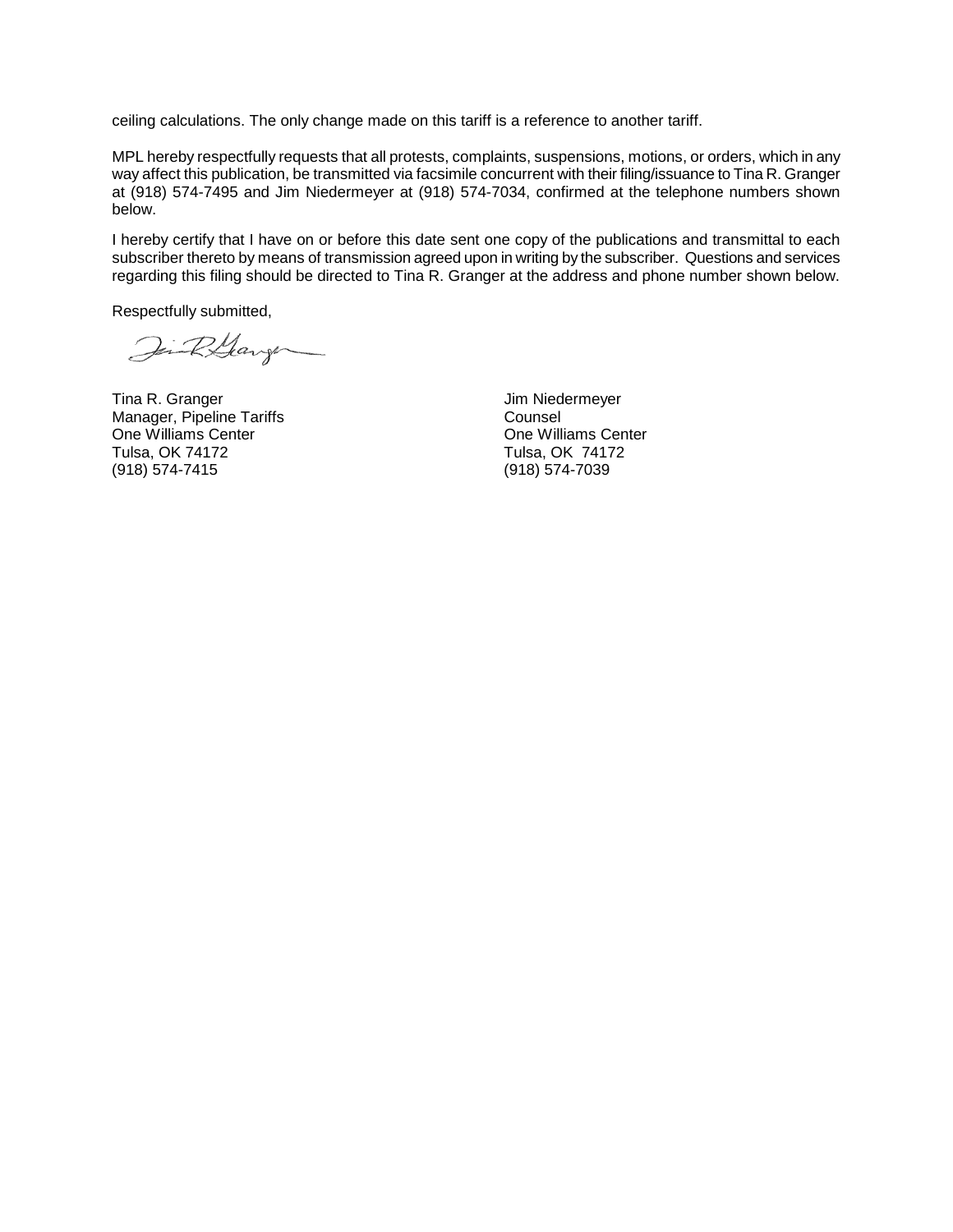In accordance with 18 CFR 341.2(c), the following Joint Carrier information is made available:

| BP Pipelines (North America) Inc.                                                                                                     | Phillips 66 Carrier LLC                                                                                            |
|---------------------------------------------------------------------------------------------------------------------------------------|--------------------------------------------------------------------------------------------------------------------|
| 28100 Torch Parkway, JC-6N                                                                                                            | P.O. Box 2197                                                                                                      |
| Warrenville, IL 60555                                                                                                                 | Houston, TX 77252-2197                                                                                             |
| Mitchell D Jones                                                                                                                      | Alan Fairwell                                                                                                      |
| (630) 836-3446                                                                                                                        | (281) 293-2135                                                                                                     |
| Cenex Pipeline, LLC                                                                                                                   | Phillips 66 Pipeline LLC                                                                                           |
| Post Office Box 909                                                                                                                   | P.O. Box 2197                                                                                                      |
| Laurel, MT 59044-0909                                                                                                                 | Houston, TX 77252-2197                                                                                             |
| Dan Knepper                                                                                                                           | Alan Fairwell                                                                                                      |
| (406) 628-5270                                                                                                                        | (281) 293-2135                                                                                                     |
| Coffeyville Resources Pipeline, LLC                                                                                                   | Sinclair Pipeline Company, LLC                                                                                     |
| 2277 Plaza Drive, Suite 500                                                                                                           | Post Office Box 30825                                                                                              |
| Sugar Land, TX 77479                                                                                                                  | Salt Lake City, UT 84130-0825                                                                                      |
| Michael Puddy                                                                                                                         | Kevin Brown                                                                                                        |
| (281) 207-3370                                                                                                                        | (801) 524-2700                                                                                                     |
| <b>Explorer Pipeline Company</b><br>6846 S. Canton Avenue<br>P. O. Box 2650<br>Tulsa, OK 74101-2650<br>Curtis Craig<br>(918) 493-5107 | Valero Partners Wynnewood, LLC<br>One Valero Way<br>San Antonio, TX 78249-1616<br>Paul R. Brochu<br>(210) 345-2000 |
| Holly Energy Partners - Operating, L.P.<br>2828 N. Harwood, Ste 1300<br>Dallas, TX 75201<br><b>Matthew Clifton</b><br>214-871-3555    |                                                                                                                    |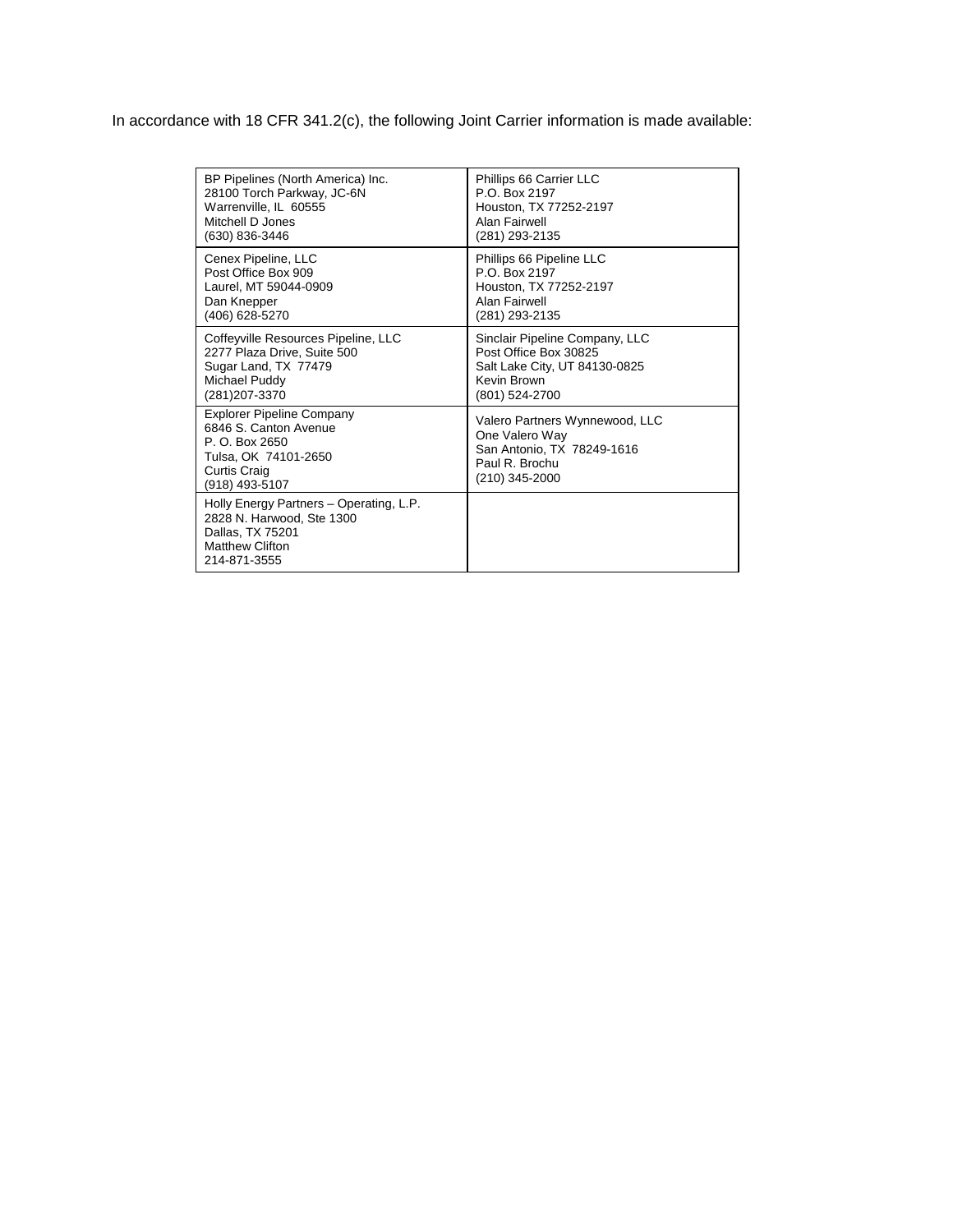| MPL Ceiling Rates and Proposed Rates Issued Pursuant to 18 CFR 342.3 - Indexing (rates in cents per barrel) |  |
|-------------------------------------------------------------------------------------------------------------|--|
|-------------------------------------------------------------------------------------------------------------|--|

| Origin                 | Location                       | <b>Current Tariff No.</b> | 7/1/15<br>Ceiling | Current<br>Rate | 7/1/16<br>Ceiling | Proposed<br>Rate | Product                                  | New Tariff No.       |
|------------------------|--------------------------------|---------------------------|-------------------|-----------------|-------------------|------------------|------------------------------------------|----------------------|
| Duncan, OK             | Des Moines, IA                 | 160.19.0                  | 307.83            | 307.83          | 301.63            | 301.63           | Petroleum Products                       | 160.20.0             |
| Duncan, OK             | Des Moines, IA FHR             | 160.19.0                  | 284.82            | 284.82          | 279.09            | 279.09           | Petroleum Products                       | 160.20.0             |
| Duncan, OK             | Doniphan, NE                   | 160.19.0                  | 279.60            | 279.60          | 273.97            | 273.97           | Petroleum Products                       | 160.20.0             |
| Duncan, OK             | Duluth, MN                     | 160.19.0                  | 405.06            | 405.06          | 396.90            | 396.90           | Petroleum Products                       | 160.20.0             |
| Duncan, OK             | Fort Dodge, IA                 | 160.19.0                  | 329.46            | 307.83          | 322.83            | 301.63           | Petroleum Products                       | 160.20.0             |
| Duncan, OK             | Fort Smith, AR                 | 160.19.0                  | 136.08            | 136.08          | 133.34            | 133.34           | Petroleum Products                       | 160.20.0             |
| Duncan, OK             | Grand Forks (BN), ND           | 160.19.0                  | 461.56            | 461.56          | 452.27            | 452.27           | Petroleum Products                       | 160.20.0             |
| Duncan, OK             | Grand Forks (MPL), ND          | 160.19.0                  | 471.96            | 471.96          | 462.46            | 462.46           | <b>Petroleum Products</b>                | 160.20.0             |
| Duncan, OK             | Heavener, OK                   | 160.19.0                  | 136.08            | 136.08          | 133.34            | 133.34           | Petroleum Products                       | 160.20.0             |
| Duncan, OK             | Iowa City (Coralville), IA     | 160.19.0                  | 359.19            | 359.19          | 351.96            | 351.96           | Petroleum Products                       | 160.20.0             |
| Duncan, OK             | Marshall, MN                   | 160.19.0                  | 414.95            | 414.95          | 406.59            | 406.59           | <b>Petroleum Products</b>                | 160.20.0             |
| Duncan, OK             | Mason City, IA                 | 160.19.0                  | 371.84            | 371.84          | 364.35            | 364.35           | Petroleum Products                       | 160.20.0             |
| Duncan, OK             | Milford, IA                    | 160.19.0                  | 259.04            | 259.04          | 253.82            | 253.82           | Petroleum Products                       | 160.20.0             |
| Duncan, OK             | North Little Rock (MPL), AR    | 160.19.0                  | 287.91            | 287.91          | 282.11            | 282.11           | <b>Petroleum Products</b>                | 160.20.0             |
| Duncan, OK             | North Little Rock (Others), AR | 160.19.0                  | 298.77            | 298.77          | 292.75            | 292.75           | <b>Petroleum Products</b>                | 160.20.0             |
| Duncan, OK             | Rochester, MN                  | 160.19.0                  | 371.84            | 371.84          | 364.35            | 364.35           | Petroleum Products                       | 160.20.0             |
| Duncan, OK             | Rogers, AR                     | 160.19.0                  | 306.03            | 306.03          | 299.87            | 299.87           | Petroleum Products                       | 160.20.0             |
| Duncan, OK             | Scott City, KS                 | 160.19.0                  | 312.01            | 312.01          | 305.73            | 305.73           | <b>Petroleum Products</b>                | 160.20.0             |
| Duncan, OK             | Sioux City, IA                 | 160.19.0                  | 313.91            | 313.91          | 307.59            | 307.59           | Petroleum Products                       | 160.20.0             |
| Duncan, OK             | Sioux Falls, SD                | 160.19.0                  | 313.91            | 313.91          | 307.59            | 307.59           | <b>Petroleum Products</b>                | 160.20.0             |
| Duncan, OK             | Superior, WI                   | 160.19.0                  | 405.06            | 405.06          | 396.90            | 396.90           | Petroleum Products                       | 160.20.0             |
| Duncan, OK             | Topeka, KS                     | 160.19.0                  | 259.04            | 259.04          | 253.82            | 253.82           | <b>Petroleum Products</b>                | 160.20.0             |
| Duncan, OK             | Waterloo, IA                   | 160.19.0                  | 359.19            | 359.19          | 351.96            | 351.96           | Petroleum Products                       | 160.20.0             |
| Duncan, OK             | Watertown, SD                  | 160.19.0                  | 414.95            | 414.95          | 406.59            | 406.59           | <b>Petroleum Products</b>                | 160.20.0             |
| Duncan, OK             | Wrenshall, MN                  | 160.19.0                  | 405.06            | 405.06          | 396.90            | 396.90           | Petroleum Products                       | 160.20.0             |
| Kansas                 | Des Moines, IA                 | 160.19.0                  | 244.46            | 244.46          | 239.54            | 239.54           | Petroleum Products                       | 160.20.0             |
| Kansas                 | Des Moines, IA FHR             | 160.19.0                  | 221.45            | 221.45          | 216.99            | 216.99           | <b>Petroleum Products</b>                | 160.20.0             |
| Kansas                 | Doniphan, NE                   | 160.19.0                  | 216.25            | 216.25          | 211.90            | 211.90           | Petroleum Products                       | 160.20.0             |
| Kansas                 | Duluth, MN                     | 160.19.0                  | 341.69            | 341.69          | 334.81            | 334.81           | Petroleum Products                       | 160.20.0             |
| Kansas                 | Fort Dodge, IA                 | 160.19.0                  | 266.12            | 244.46          | 260.76            | 239.54           | <b>Petroleum Products</b>                | 160.20.0             |
| Kansas                 | Fort Smith, AR                 | 160.19.0                  | 194.47            | 194.47          | 190.55            | 190.55           | Petroleum Products                       | 160.20.0             |
| Kansas                 | Grand Forks (BN), ND           | 160.19.0                  | 398.21            | 398.21          | 390.19            | 390.19           | Petroleum Products                       | 160.20.0             |
| Kansas                 | Grand Forks (MPL), ND          | 160.19.0                  | 408.63            | 408.63          | 400.40            | 400.40           | Petroleum Products                       | 160.20.0             |
| Kansas                 | Heavener, OK                   | 160.19.0                  | 194.47            | 194.47          | 190.55            | 190.55           | Petroleum Products                       | 160.20.0             |
| Kansas                 | Iowa City (Coralville), IA     | 160.19.0                  | 295.87            | 295.87          | 289.91            | 289.91           | Petroleum Products                       | 160.20.0             |
| Kansas                 | Marshall, MN                   | 160.19.0                  | 351.65            | 351.65          | 344.57            | 344.57           | Petroleum Products                       | 160.20.0             |
| Kansas                 | Mason City, IA                 | 160.19.0                  | 308.53            | 308.53          | 302.32            | 302.32           | <b>Petroleum Products</b>                | 160.20.0             |
| Kansas                 | Milford, IA                    | 160.19.0                  | 195.71            | 195.71          | 191.77            | 191.77           | Petroleum Products                       | 160.20.0             |
| Kansas                 | North Little Rock (MPL), AR    | 160.19.0                  | 298.78            | 298.78          | 292.76            | 292.76           | <b>Petroleum Products</b>                | 160.20.0             |
| Kansas                 | North Little Rock (Others), AR | 160.19.0                  | 309.64            | 309.64          | 303.41            | 303.41           | Petroleum Products                       | 160.20.0             |
| Kansas                 | Rochester, MN                  | 160.19.0                  | 308.53            | 308.53          | 302.32            | 302.32           | Petroleum Products                       | 160.20.0             |
| Kansas                 | Rogers, AR                     | 160.19.0                  | 211.70            | 211.70          | 207.44            | 207.44           | <b>Petroleum Products</b>                | 160.20.0             |
| Kansas                 | Sioux City, IA                 | 160.19.0                  | 250.53            | 250.53          | 245.49            | 245.49           | <b>Petroleum Products</b>                | 160.20.0             |
| Kansas                 | Sioux Falls, SD                | 160.19.0                  | 250.53            | 250.53          | 245.49            | 245.49           | <b>Petroleum Products</b>                | 160.20.0             |
| Kansas                 | Superior, WI                   | 160.19.0                  | 341.69            | 341.69          | 334.81            | 334.81           | Petroleum Products                       | 160.20.0             |
| Kansas                 | Waterloo, IA                   | 160.19.0                  | 295.87            | 295.87          | 289.91            | 289.91           | Petroleum Products                       | 160.20.0             |
| Kansas                 | Watertown, SD                  | 160.19.0                  | 351.65            | 351.65          | 344.57            | 344.57           | Petroleum Products                       | 160.20.0             |
| Kansas                 | Wrenshall, MN                  | 160.19.0                  | 341.69            | 341.69          | 334.81            | 334.81           | Petroleum Products                       | 160.20.0             |
| McPherson              | Des Moines, IA                 | 160.19.0                  | 259.84            | 259.84          | 254.61            | 254.61           | Petroleum Products                       | 160.20.0             |
| McPherson              | Des Moines, IA FHR             | 160.19.0                  | 236.83            | 236.83          | 232.06            | 232.06           | Petroleum Products                       | 160.20.0             |
| McPherson              | Doniphan, NE                   | 160.19.0                  | 216.25            | 216.25          | 211.90            | 211.90           | Petroleum Products                       | 160.20.0             |
| McPherson              | Duluth, MN                     | 160.19.0                  | 357.08            | 357.08          | 349.89            | 349.89           | Petroleum Products                       | 160.20.0             |
| McPherson              | Fort Dodge, IA                 | 160.19.0                  | 281.51            | 259.84          | 275.84            | 254.61           | Petroleum Products                       | 160.20.0             |
| McPherson              | Fort Smith, AR                 | 160.19.0                  | 209.87            | 209.87          | 205.64            | 205.64           | Petroleum Products                       | 160.20.0             |
| McPherson              | Grand Forks (BN), ND           | 160.19.0                  | 413.57            | 413.57          | 405.24            | 405.24           | Petroleum Products                       | 160.20.0             |
| McPherson              | Grand Forks (MPL), ND          | 160.19.0                  | 423.98            | 423.98          | 415.44            | 415.44           | Petroleum Products                       | 160.20.0             |
| McPherson              | Heavener, OK                   | 160.19.0                  | 209.87            | 209.87          | 205.64            | 205.64           | Petroleum Products                       | 160.20.0             |
| McPherson              | Iowa City (Coralville), IA     | 160.19.0                  | 311.24            | 311.24          | 304.97            | 304.97           | Petroleum Products                       | 160.20.0             |
| McPherson              | Marshall, MN                   | 160.19.0                  | 367.01            | 367.01          | 359.62            | 359.62           | Petroleum Products                       | 160.20.0             |
|                        |                                | 160.19.0                  | 323.89            | 323.89          |                   | 317.37           |                                          |                      |
| McPherson<br>McPherson | Mason City, IA<br>Milford, IA  | 160.19.0                  | 195.71            | 195.71          | 317.37<br>191.77  | 191.77           | Petroleum Products<br>Petroleum Products | 160.20.0<br>160.20.0 |
|                        |                                |                           |                   |                 |                   |                  |                                          |                      |
| McPherson              | North Little Rock (MPL), AR    | 160.19.0                  | 309.64<br>320.50  | 309.64          | 303.41            | 303.41           | Petroleum Products                       | 160.20.0             |
| McPherson              | North Little Rock (Others), AR | 160.19.0                  |                   | 320.50          | 314.05            | 314.05           | Petroleum Products                       | 160.20.0             |
| McPherson              | Rochester, MN                  | 160.19.0                  | 323.89            | 323.89          | 317.37            | 317.37           | Petroleum Products                       | 160.20.0             |
| McPherson              | Rogers, AR                     | 160.19.0                  | 227.60            | 227.60          | 223.02            | 223.02           | Petroleum Products                       | 160.20.0             |
| McPherson              | Sioux City, IA                 | 160.19.0                  | 250.53            | 250.53          | 245.49            | 245.49           | Petroleum Products                       | 160.20.0             |
| McPherson              | Sioux Falls, SD                | 160.19.0                  | 250.53            | 250.53          | 245.49            | 245.49           | Petroleum Products                       | 160.20.0             |
| McPherson              | Superior, WI                   | 160.19.0                  | 357.08            | 357.08          | 349.89            | 349.89           | Petroleum Products                       | 160.20.0             |
| McPherson              | Waterloo, IA                   | 160.19.0                  | 311.24            | 311.24          | 304.97            | 304.97           | Petroleum Products                       | 160.20.0             |
| McPherson              | Watertown, SD                  | 160.19.0                  | 351.65            | 351.65          | 344.57            | 344.57           | Petroleum Products                       | 160.20.0             |
| McPherson              | Wrenshall, MN                  | 160.19.0                  | 357.08            | 357.08          | 349.89            | 349.89           | Petroleum Products                       | 160.20.0             |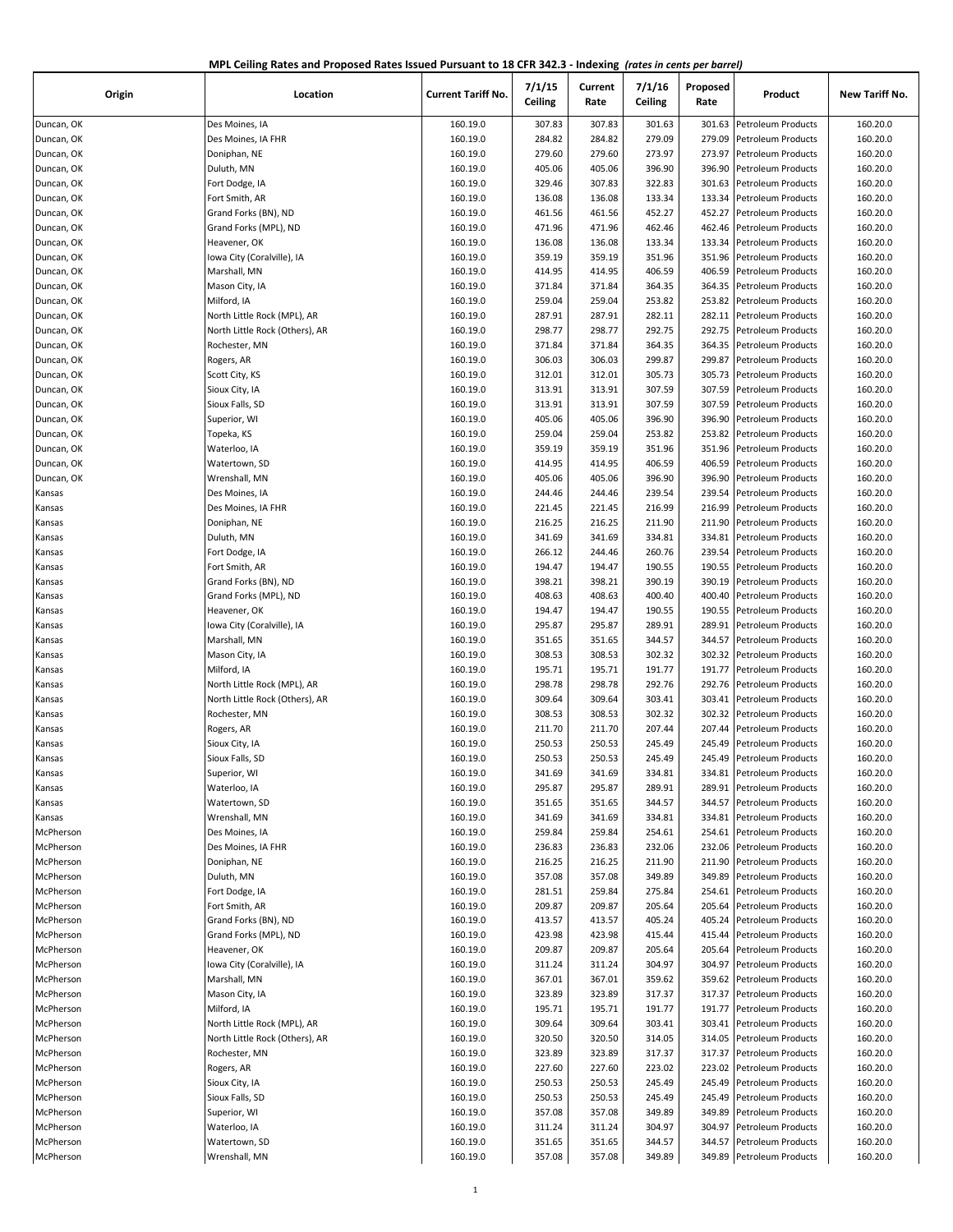| MPL Ceiling Rates and Proposed Rates Issued Pursuant to 18 CFR 342.3 - Indexing (rates in cents per barrel) |  |
|-------------------------------------------------------------------------------------------------------------|--|
|-------------------------------------------------------------------------------------------------------------|--|

| Origin                       | Location                       | <b>Current Tariff No.</b> | 7/1/15<br>Ceiling | Current<br>Rate  | 7/1/16<br>Ceiling | Proposed<br>Rate | Product                                         | New Tariff No.       |
|------------------------------|--------------------------------|---------------------------|-------------------|------------------|-------------------|------------------|-------------------------------------------------|----------------------|
| Minneapolis, MN              | Des Moines, IA                 | 160.19.0                  | 244.46            | 244.46           | 239.54            | 239.54           | Petroleum Products                              | 160.20.0             |
| Minneapolis, MN              | Des Moines, IA FHR             | 160.19.0                  | 221.45            | 221.45           | 216.99            | 216.99           | Petroleum Products                              | 160.20.0             |
| Minneapolis, MN              | Doniphan, NE                   | 160.19.0                  | 280.44            | 262.89           | 274.79            | 272.09           | Petroleum Products                              | 160.20.0             |
| Minneapolis, MN              | Fort Dodge, IA                 | 160.19.0                  | 242.14            | 242.14           | 237.26            | 237.26           | Petroleum Products                              | 160.20.0             |
| Minneapolis, MN              | Grand Forks (BN), ND           | 160.19.0                  | 195.53            | 195.53           | 191.59            | 191.59           | Petroleum Products                              | 160.20.0             |
| Minneapolis, MN              | Grand Forks (MPL), ND          | 160.19.0                  | 210.93            | 210.93           | 206.68            | 206.68           | Petroleum Products                              | 160.20.0             |
| Minneapolis, MN              | Iowa City (Coralville), IA     | 160.19.0                  | 247.40            | 247.40           | 242.42            | 242.42           | Petroleum Products                              | 160.20.0             |
| Minneapolis, MN              | Mason City, IA                 | 160.19.0                  | 123.23            | 123.23           | 120.75            | 120.75           | Petroleum Products                              | 160.20.0             |
| Minneapolis, MN              | Milford, IA                    | 160.19.0                  | 230.56            | 191.33           | 225.92            | 198.03           | Petroleum Products                              | 160.20.0             |
| Minneapolis, MN              | Sioux City, IA                 | 160.19.0                  | 233.67            | 233.67           | 228.97            | 228.97           | Petroleum Products                              | 160.20.0             |
| Minneapolis, MN              | Sioux Falls, SD                | 160.19.0                  | 233.67            | 233.67           | 228.97            | 228.97           | <b>Petroleum Products</b>                       | 160.20.0             |
| Minneapolis, MN              | Superior, WI                   | 160.19.0                  | 128.73            | 128.73           | 126.14            | 126.14           | Petroleum Products                              | 160.20.0             |
| Minneapolis, MN              | Waterloo, IA                   | 160.19.0                  | 247.40            | 247.40           | 242.42            | 242.42           | Petroleum Products                              | 160.20.0             |
| Minneapolis, MN              | Watertown, SD                  | 160.19.0                  | 161.95            | 161.95           | 158.69            | 158.69           | Petroleum Products                              | 160.20.0             |
| Minot, ND                    | Grand Forks (MPL), ND          | 160.19.0                  | 693.29            | 693.29           | 679.33            | 679.33           | Petroleum Products                              | 160.20.0             |
| Minot, ND                    | Marshall, MN                   | 160.19.0                  | 806.68            | 806.68           | 790.44            | 790.44           | Petroleum Products                              | 160.20.0             |
| Minot, ND                    | Sioux Falls, SD                | 160.19.0                  | 871.54            | 871.54           | 853.99            | 853.99           | Petroleum Products                              | 160.20.0             |
| Minot, ND                    | Watertown, SD                  | 160.19.0                  | 853.03            | 853.03           | 835.85            | 835.85           | Petroleum Products                              | 160.20.0             |
| OK Central                   | Des Moines, IA                 | 160.19.0                  | 244.46            | 244.46           | 239.54            | 239.54           | Petroleum Products                              | 160.20.0             |
| OK Central                   | Des Moines, IA FHR             | 160.19.0                  | 221.45            | 221.45           | 216.99            | 216.99           | Petroleum Products                              | 160.20.0             |
| OK Central                   | Doniphan, NE                   | 160.19.0                  | 216.25            | 216.25           | 211.90            | 211.90           | Petroleum Products                              | 160.20.0             |
| OK Central                   | Duluth, MN                     | 160.19.0                  | 341.69            | 341.69           | 334.81            | 334.81           | Petroleum Products                              | 160.20.0             |
| OK Central                   | Fort Dodge, IA                 | 160.19.0                  | 266.12            | 244.46           | 260.76            | 239.54           | <b>Petroleum Products</b>                       | 160.20.0             |
| OK Central                   | Fort Smith, AR                 | 160.19.0                  | 194.47            | 194.47           | 190.55            | 190.55           | Petroleum Products                              | 160.20.0             |
| OK Central                   | Grand Forks (BN), ND           | 160.19.0                  | 398.21            | 398.21           | 390.19            | 390.19           | <b>Petroleum Products</b>                       | 160.20.0             |
| OK Central                   | Grand Forks (MPL), ND          | 160.19.0                  | 408.63            | 408.63           | 400.40            | 400.40           | Petroleum Products                              | 160.20.0             |
| OK Central                   | Iowa City (Coralville), IA     | 160.19.0                  | 295.87            | 295.87           | 289.91            | 289.91           | Petroleum Products                              | 160.20.0             |
| OK Central                   | Marshall, MN                   | 160.19.0                  | 351.65            | 351.65           | 344.57            | 344.57           | <b>Petroleum Products</b>                       | 160.20.0             |
| OK Central                   | Mason City, IA                 | 160.19.0                  | 308.53            | 308.53           | 302.32            | 302.32           | Petroleum Products                              | 160.20.0             |
| OK Central                   | Milford, IA                    | 160.19.0                  | 195.71            | 195.71           | 191.77            | 191.77           | Petroleum Products                              | 160.20.0             |
| OK Central                   | North Little Rock (MPL), AR    | 160.19.0                  | 298.78            | 298.78           | 292.76            | 292.76           | Petroleum Products                              | 160.20.0             |
| OK Central                   | North Little Rock (Others), AR | 160.19.0                  | 309.64            | 309.64           | 303.41            | 303.41           | Petroleum Products                              | 160.20.0             |
| OK Central                   | Rochester, MN                  | 160.19.0                  | 308.53            | 308.53           | 302.32            | 302.32           | Petroleum Products                              | 160.20.0             |
| OK Central                   | Rogers, AR                     | 160.19.0                  | 233.59            | 233.59           | 228.89            | 228.89           | <b>Petroleum Products</b>                       | 160.20.0             |
| OK Central                   | Scott City, KS                 | 160.19.0                  | 245.57            | 245.57           | 240.63            | 240.63           | <b>Petroleum Products</b>                       | 160.20.0             |
| OK Central                   | Sioux City, IA                 | 160.19.0                  | 250.53            | 250.53           | 245.49            | 245.49           | Petroleum Products                              | 160.20.0             |
| OK Central                   | Sioux Falls, SD                | 160.19.0                  | 250.53            | 250.53           | 245.49            | 245.49           | Petroleum Products                              | 160.20.0             |
| OK Central                   | Superior, WI                   | 160.19.0                  | 341.69            | 341.69           | 334.81            | 334.81           | <b>Petroleum Products</b>                       | 160.20.0             |
| OK Central                   | Topeka, KS                     | 160.19.0                  | 195.71            | 195.71           | 191.77            | 191.77           | <b>Petroleum Products</b>                       | 160.20.0             |
| OK Central                   | Waterloo, IA                   | 160.19.0                  | 295.87            | 295.87           | 289.91            | 289.91           | <b>Petroleum Products</b>                       | 160.20.0             |
| OK Central                   | Watertown, SD                  | 160.19.0                  | 351.65            | 351.65           | 344.57            | 344.57           | Petroleum Products                              | 160.20.0             |
| OK Central                   | Wrenshall, MN                  | 160.19.0                  | 341.69            | 341.69           | 334.81            | 334.81           | Petroleum Products                              | 160.20.0             |
| Superior, WI                 | Des Moines, IA                 | 160.19.0                  | 275.86            | 275.86           | 270.31            | 270.31           | Petroleum Products                              | 160.20.0             |
| Superior, WI                 | Des Moines, IA FHR             | 160.19.0                  | 252.85            | 252.85           | 247.76            |                  | 247.76 Petroleum Products                       | 160.20.0             |
| Superior, WI                 | Duluth, MN                     | 160.19.0                  | 84.73             | 84.73            | 83.02             | 83.02            | Petroleum Products                              | 160.20.0             |
| Superior, WI                 | Fort Dodge, IA                 | 160.19.0                  | 275.86            | 275.86           | 270.31            | 270.31           | <b>Petroleum Products</b>                       | 160.20.0             |
| Superior, WI                 | Grand Forks (BN), ND           | 160.19.0                  | 262.47            | 262.47           | 257.19            | 257.19           | Petroleum Products                              | 160.20.0             |
| Superior, WI                 | Grand Forks (MPL), ND          | 160.19.0                  | 272.94            | 272.94           | 267.44            | 267.44           | Petroleum Products                              | 160.20.0             |
| Superior, WI                 | lowa City (Coralville), IA     | 160.19.0                  | 295.87            | 295.87           | 289.91            | 289.91           | Petroleum Products                              | 160.20.0             |
| Superior, WI                 | Marshall, MN                   | 160.19.0                  | 278.22            | 278.22           | 272.62            | 272.62           | Petroleum Products                              | 160.20.0             |
| Superior, WI                 | Mason City, IA                 | 160.19.0                  | 244.68            | 244.68           | 239.75            | 239.75           | Petroleum Products                              | 160.20.0             |
| Superior, WI                 | Milford, IA                    | 160.19.0                  | 280.25            | 280.25           | 274.61            | 274.61           | Petroleum Products                              | 160.20.0             |
| Superior, WI                 | Rochester, MN                  | 160.19.0                  | 207.25            | 207.25           | 203.08            | 203.08           | Petroleum Products                              | 160.20.0             |
| Superior, WI                 | Sioux City, IA                 | 160.19.0                  | 283.36            | 283.36           | 277.65            | 277.65           | <b>Petroleum Products</b>                       | 160.20.0             |
|                              | Sioux Falls, SD                |                           |                   |                  |                   |                  |                                                 |                      |
| Superior, WI                 |                                | 160.19.0                  | 283.36            | 283.36           | 277.65            | 277.65           | Petroleum Products                              | 160.20.0             |
| Superior, WI<br>Superior, WI | Waterloo, IA<br>Watertown, SD  | 160.19.0<br>160.19.0      | 295.87<br>278.22  | 295.87<br>278.22 | 289.91<br>272.62  | 289.91<br>272.62 | Petroleum Products<br><b>Petroleum Products</b> | 160.20.0<br>160.20.0 |
|                              | Wrenshall, MN                  |                           |                   |                  |                   |                  |                                                 |                      |
| Superior, WI                 |                                | 160.19.0                  | 84.73             | 84.73            | 83.02             | 83.02<br>190.55  | Petroleum Products<br>Petroleum Products        | 160.20.0             |
| Tulsa - Explorer             | Heavener, OK                   | 160.19.0                  | 194.47            | 194.47           | 190.55            |                  |                                                 | 160.20.0             |
| Wynnewood, OK                | Des Moines, IA                 | 160.19.0                  | 302.37            | 302.37           | 296.28            | 296.28           | Petroleum Products                              | 160.20.0             |
| Wynnewood, OK                | Des Moines, IA FHR             | 160.19.0                  | 279.36            | 279.36           | 273.74            | 273.74           | Petroleum Products                              | 160.20.0             |
| Wynnewood, OK                | Doniphan, NE                   | 160.19.0                  | 274.13            | 274.13           | 268.61            | 268.61           | Petroleum Products                              | 160.20.0             |
| Wynnewood, OK                | Duluth, MN                     | 160.19.0                  | 399.61            | 399.61           | 391.56            | 391.56           | Petroleum Products                              | 160.20.0             |
| Wynnewood, OK                | Fort Dodge, IA                 | 160.19.0                  | 323.99            | 302.37           | 317.47            | 296.28           | Petroleum Products                              | 160.20.0             |
| Wynnewood, OK                | Fort Smith, AR                 | 160.19.0                  | 130.25            | 130.25           | 127.63            | 127.63           | Petroleum Products                              | 160.20.0             |
| Wynnewood, OK                | Grand Forks (BN), ND           | 160.19.0                  | 456.09            | 456.09           | 446.91            | 446.91           | Petroleum Products                              | 160.20.0             |
| Wynnewood, OK                | Grand Forks (MPL), ND          | 160.19.0                  | 466.52            | 466.52           | 457.13            | 457.13           | Petroleum Products                              | 160.20.0             |
| Wynnewood, OK                | Iowa City (Coralville), IA     | 160.19.0                  | 353.72            | 353.72           | 346.60            | 346.60           | Petroleum Products                              | 160.20.0             |
| Wynnewood, OK                | Marshall, MN                   | 160.19.0                  | 409.52            | 409.52           | 401.27            | 401.27           | Petroleum Products                              | 160.20.0             |
| Wynnewood, OK                | Mason City, IA                 | 160.19.0                  | 366.41            | 366.41           | 359.03            | 359.03           | <b>Petroleum Products</b>                       | 160.20.0             |
| Wynnewood, OK                | Milford, IA                    | 160.19.0                  | 253.59            | 253.59           | 248.48            | 248.48           | Petroleum Products                              | 160.20.0             |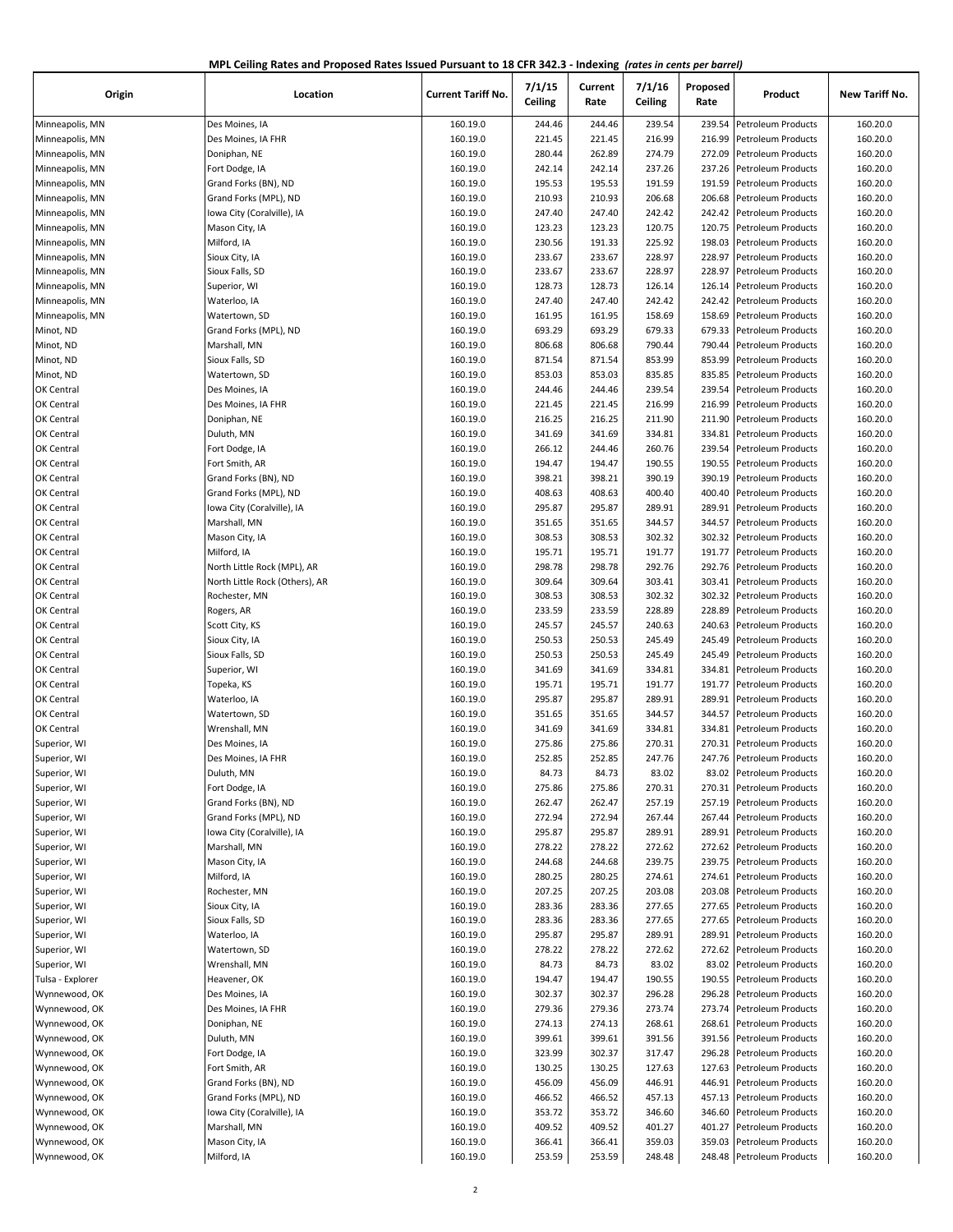| MPL Ceiling Rates and Proposed Rates Issued Pursuant to 18 CFR 342.3 - Indexing (rates in cents per barrel) |  |
|-------------------------------------------------------------------------------------------------------------|--|
|-------------------------------------------------------------------------------------------------------------|--|

| Origin                       | Location                       | <b>Current Tariff No.</b> | 7/1/15<br>Ceiling | Current<br>Rate | 7/1/16<br>Ceiling | Proposed<br>Rate | Product                   | New Tariff No. |
|------------------------------|--------------------------------|---------------------------|-------------------|-----------------|-------------------|------------------|---------------------------|----------------|
| Wynnewood, OK                | North Little Rock (MPL), AR    | 160.19.0                  | 287.91            | 287.91          | 282.11            |                  | 282.11 Petroleum Products | 160.20.0       |
| Wynnewood, OK                | North Little Rock (Others), AR | 160.19.0                  | 298.77            | 298.77          | 292.75            | 292.75           | Petroleum Products        | 160.20.0       |
| Wynnewood, OK                | Rochester, MN                  | 160.19.0                  | 366.41            | 366.41          | 359.03            | 359.03           | <b>Petroleum Products</b> | 160.20.0       |
| Wynnewood, OK                | Rogers, AR                     | 160.19.0                  | 299.78            | 299.78          | 293.74            | 293.74           | Petroleum Products        | 160.20.0       |
| Wynnewood, OK                | Scott City, KS                 | 160.19.0                  | 306.28            | 306.28          | 300.11            | 300.11           | Petroleum Products        | 160.20.0       |
| Wynnewood, OK                | Sioux City, IA                 | 160.19.0                  | 308.44            | 308.44          | 302.23            | 302.23           | <b>Petroleum Products</b> | 160.20.0       |
| Wynnewood, OK                | Sioux Falls, SD                | 160.19.0                  | 308.44            | 308.44          | 302.23            | 302.23           | Petroleum Products        | 160.20.0       |
| Wynnewood, OK                | Superior, WI                   | 160.19.0                  | 399.61            | 399.61          | 391.56            | 391.56           | <b>Petroleum Products</b> | 160.20.0       |
| Wynnewood, OK                | Topeka, KS                     | 160.19.0                  | 253.59            | 253.59          | 248.48            | 248.48           | <b>Petroleum Products</b> | 160.20.0       |
| Wynnewood, OK                | Waterloo, IA                   | 160.19.0                  | 353.72            | 353.72          | 346.60            | 346.60           | Petroleum Products        | 160.20.0       |
| Wynnewood, OK                | Watertown, SD                  | 160.19.0                  | 409.52            | 409.52          | 401.27            | 401.27           | Petroleum Products        | 160.20.0       |
| Wynnewood, OK                | Wrenshall, MN                  | 160.19.0                  | 399.61            | 399.61          | 391.56            | 391.56           | Petroleum Products        | 160.20.0       |
| E. Houston & Galena Park, TX | Duncan, OK                     | 161.20.0                  | 213.38            | 213.38          | 209.08            | 209.08           | <b>Petroleum Products</b> | 161.21.0       |
| E. Houston & Galena Park, TX | North Little Rock (MPL), AR    | 161.20.0                  | 298.78            | 298.78          | 292.76            | 292.76           | Petroleum Products        | 161.21.0       |
| E. Houston & Galena Park, TX | North Little Rock (Others), AR | 161.20.0                  | 309.64            | 309.64          | 303.41            | 303.41           | Petroleum Products        | 161.21.0       |
| Duncan, OK                   | Albuquerque, NM                | 161.20.0                  | 552.54            | 552.54          | 541.41            | 541.41           | Petroleum Products        | 161.21.0       |
| Duncan, OK                   | Belen, NM                      | 161.20.0                  | 539.92            | 539.92          | 529.05            | 529.05           | <b>Petroleum Products</b> | 161.21.0       |
| Duncan, OK                   | <b>Dallas</b>                  | 161.20.0                  | 192.28            | 192.28          | 188.41            | 188.41           | Petroleum Products        | 161.21.0       |
| Duncan, OK                   | Dallas-Motiva                  | 161.20.0                  | 192.28            | 192.28          | 188.41            | 188.41           | Petroleum Products        | 161.21.0       |
| Duncan, OK                   | El Paso KM                     | 161.20.0                  | 375.22            | 375.22          | 367.66            | 367.66           | <b>Petroleum Products</b> | 161.21.0       |
| Duncan, OK                   | El Paso MPL                    | 161.20.0                  | 375.22            | 375.22          | 367.66            | 367.66           | <b>Petroleum Products</b> | 161.21.0       |
| Duncan, OK                   | El Paso PMI                    | 161.20.0                  | 375.22            | 375.22          | 367.66            | 367.66           | Petroleum Products        | 161.21.0       |
| Duncan, OK                   | Frost                          | 161.20.0                  | 190.01            | 190.01          | 186.18            | 186.18           | Petroleum Products        | 161.21.0       |
| Duncan, OK                   | Hearne-Motiva, TX              | 161.20.0                  | 236.02            | 236.02          | 231.27            | 231.27           | <b>Petroleum Products</b> | 161.21.0       |
| Duncan, OK                   | Odessa                         | 161.20.0                  | 361.58            | 361.58          | 354.30            | 354.30           | Petroleum Products        | 161.21.0       |
| Duncan, OK                   | Reagan-Motiva, TX              | 161.20.0                  | 233.93            | 233.93          | 229.22            | 229.22           | Petroleum Products        | 161.21.0       |
| Duncan, OK                   | Tye (Abilene), TX              | 161.20.0                  | 321.82            | 321.82          | 315.34            | 315.34           | Petroleum Products        | 161.21.0       |
|                              |                                |                           |                   |                 |                   | 227.17           |                           |                |
| Duncan, OK                   | Waco-Motiva, TX                | 161.20.0                  | 231.84<br>183.18  | 231.84          | 227.17<br>179.49  | 179.49           | Petroleum Products        | 161.21.0       |
| Duncan, OK                   | West Ft Worth                  | 161.20.0                  |                   | 183.18          |                   |                  | Petroleum Products        | 161.21.0       |
| McPherson, KS                | Albuquerque, NM                | 161.20.0                  | 621.62            | 621.62          | 609.10            | 609.10           | Conv Gas & ULSD           | 161.21.0       |
| McPherson, KS                | Belen, NM                      | 161.20.0                  | 609.00            | 609.00          | 596.74            | 596.74           | Conv Gas & ULSD           | 161.21.0       |
| McPherson, KS                | <b>Dallas</b>                  | 161.20.0                  | 261.35            | 261.35          | 256.09            | 256.09           | Conv Gas & ULSD           | 161.21.0       |
| McPherson, KS                | Dallas-Motiva                  | 161.20.0                  | 261.35            | 261.35          | 256.09            | 256.09           | Conv Gas & ULSD           | 161.21.0       |
| McPherson, KS                | El Paso KM                     | 161.20.0                  | 444.30            | 444.30          | 435.35            | 435.35           | Conv Gas & ULSD           | 161.21.0       |
| McPherson, KS                | El Paso MPL                    | 161.20.0                  | 444.30            | 444.30          | 435.35            | 435.35           | Conv Gas & ULSD           | 161.21.0       |
| McPherson, KS                | El Paso PMI                    | 161.20.0                  | 444.30            | 444.30          | 435.35            | 435.35           | Conv Gas & ULSD           | 161.21.0       |
| McPherson, KS                | Frost                          | 161.20.0                  | 259.08            | 259.08          | 253.86            | 253.86           | Conv Gas & ULSD           | 161.21.0       |
| McPherson, KS                | Hearne-Motiva, TX              | 161.20.0                  | 305.10            | 305.10          | 298.96            | 298.96           | Conv Gas & ULSD           | 161.21.0       |
| McPherson, KS                | Odessa                         | 161.20.0                  | 430.66            | 430.66          | 421.99            | 421.99           | Conv Gas & ULSD           | 161.21.0       |
| McPherson, KS                | Reagan-Motiva, TX              | 161.20.0                  | 303.01            | 303.01          | 296.91            | 296.91           | Conv Gas & ULSD           | 161.21.0       |
| McPherson, KS                | Tye (Abilene), TX              | 161.20.0                  | 390.89            | 390.89          | 383.02            | 383.02           | Conv Gas & ULSD           | 161.21.0       |
| McPherson, KS                | Waco-Motiva, TX                | 161.20.0                  | 300.92            | 300.92          | 294.86            | 294.86           | Conv Gas & ULSD           | 161.21.0       |
| McPherson, KS                | West Ft Worth                  | 161.20.0                  | 252.25            | 252.25          | 247.17            | 247.17           | Conv Gas & ULSD           | 161.21.0       |
| OK Central                   | Albuquerque, NM                | 161.20.0                  | 605.72            | 605.72          | 593.52            | 593.52           | Conv Gas & ULSD           | 161.21.0       |
| OK Central                   | Belen, NM                      | 161.20.0                  | 593.10            | 593.10          | 581.16            | 581.16           | Conv Gas & ULSD           | 161.21.0       |
| OK Central                   | Dallas                         | 161.20.0                  | 245.46            | 245.46          | 240.52            | 240.52           | Conv Gas & ULSD           | 161.21.0       |
| OK Central                   | Dallas-Motiva                  | 161.20.0                  | 245.46            | 245.46          | 240.52            | 240.52           | Conv Gas & ULSD           | 161.21.0       |
| OK Central                   | El Paso KM                     | 161.20.0                  | 428.40            | 428.40          | 419.77            | 419.77           | Conv Gas & ULSD           | 161.21.0       |
| OK Central                   | El Paso MPL                    | 161.20.0                  | 428.40            | 428.40          | 419.77            | 419.77           | Conv Gas & ULSD           | 161.21.0       |
| OK Central                   | El Paso PMI                    | 161.20.0                  | 428.40            | 428.40          | 419.77            | 419.77           | Conv Gas & ULSD           | 161.21.0       |
| OK Central                   | Frost                          | 161.20.0                  | 364.24            | 243.19          | 356.91            | 238.29           | Conv Gas & ULSD           | 161.21.0       |
| OK Central                   | Hearne-Motiva, TX              | 161.20.0                  | 289.20            | 289.20          | 283.38            | 283.38           | Conv Gas & ULSD           | 161.21.0       |
| OK Central                   | Odessa                         | 161.20.0                  | 526.74            | 414.77          | 516.13            | 406.42           | Conv Gas & ULSD           | 161.21.0       |
| OK Central                   | Reagan-Motiva, TX              | 161.20.0                  | 287.11            | 287.11          | 281.33            | 281.33           | Conv Gas & ULSD           | 161.21.0       |
| OK Central                   | Santa Teresa, NM               | 161.20.0                  | 448.01            | 448.01          | 438.99            | 438.99           | Conv Gas & ULSD           | 161.21.0       |
| OK Central                   | Tye (Abilene), TX              | 161.20.0                  | 374.99            | 374.99          | 367.44            | 367.44           | Conv Gas & ULSD           | 161.21.0       |
| OK Central                   | Waco-Motiva, TX                | 161.20.0                  | 285.02            | 285.02          | 279.28            | 279.28           | Conv Gas & ULSD           | 161.21.0       |
| OK Central                   | West Ft Worth                  | 161.20.0                  | 364.24            | 236.36          | 356.91            | 231.60           | Conv Gas & ULSD           | 161.21.0       |
| Wynnewood Jct                | Albuquerque, NM                | 161.20.0                  | 558.00            | 558.00          | 546.76            | 546.76           | Petroleum Products        | 161.21.0       |
| Wynnewood Jct                | Belen, NM                      | 161.20.0                  | 545.38            | 545.38          | 534.40            | 534.40           | Petroleum Products        | 161.21.0       |
| Wynnewood Jct                | Dallas                         | 161.20.0                  | 197.72            | 197.72          | 193.74            | 193.74           | Petroleum Products        | 161.21.0       |
| Wynnewood Jct                | Dallas-Motiva                  | 161.20.0                  | 197.72            | 197.72          | 193.74            | 193.74           | Petroleum Products        | 161.21.0       |
| Wynnewood Jct                | El Paso KM                     | 161.20.0                  | 380.68            | 380.68          | 373.02            | 373.02           | Petroleum Products        | 161.21.0       |
| Wynnewood Jct                | El Paso MPL                    | 161.20.0                  | 380.68            | 380.68          | 373.02            | 373.02           | Petroleum Products        | 161.21.0       |
| Wynnewood Jct                | El Paso PMI                    | 161.20.0                  | 380.68            | 380.68          | 373.02            | 373.02           | Petroleum Products        | 161.21.0       |
| Wynnewood Jct                | Frost                          | 161.20.0                  | 308.21            | 195.45          | 302.00            | 191.51           | <b>Petroleum Products</b> | 161.21.0       |
| Wynnewood Jct                | Hearne-Motiva, TX              | 161.20.0                  | 241.47            | 241.47          | 236.61            |                  | 236.61 Petroleum Products | 161.21.0       |
| Wynnewood Jct                | Odessa                         | 161.20.0                  | 470.70            | 367.04          | 461.22            | 359.65           | Petroleum Products        | 161.21.0       |
| Wynnewood Jct                | Reagan-Motiva, TX              | 161.20.0                  | 239.38            | 239.38          | 234.56            |                  | 234.56 Petroleum Products | 161.21.0       |
| Wynnewood Jct                | Santa Teresa, NM               | 161.20.0                  | 400.29            | 400.29          | 392.23            |                  | 392.23 Petroleum Products | 161.21.0       |